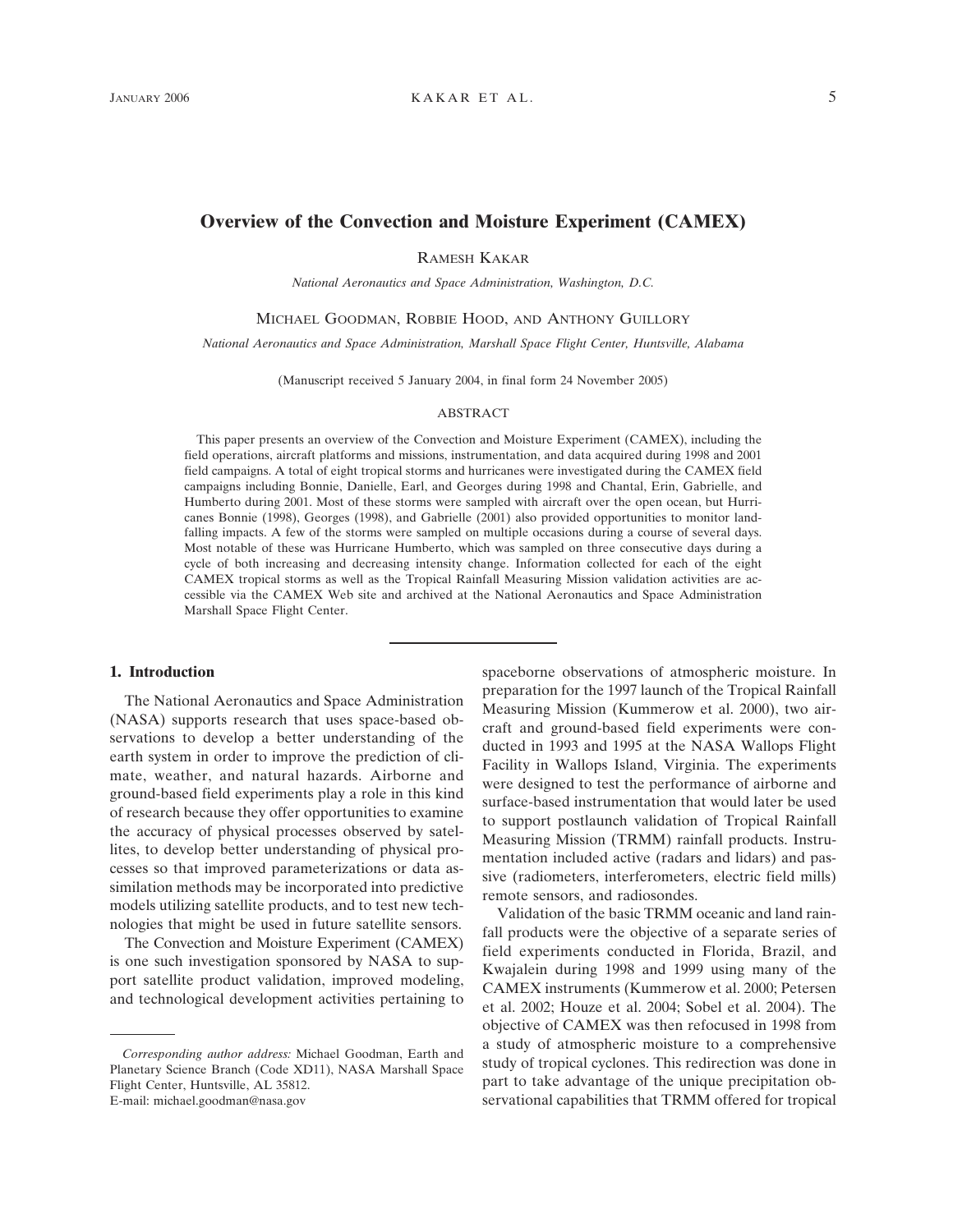cyclone monitoring, such as the vertical precipitation profiling capability of the TRMM precipitation radar. The new goal of CAMEX was to explore how forecasts of tropical cyclone intensity change, motion, rainfall potential, and landfalling impacts might be improved by spaceborne observations, data assimilation, and modeling.

Collaborative partnerships were developed with the Hurricane Research Division (HRD) of the National Oceanic and Atmospheric Administration (NOAA) Atlantic Oceanographic and Meteorological Laboratory and the United States Weather Research Program (USWRP) who have similar goals. The NOAA HRD annually investigates hurricanes with research aircraft as a major activity in a research portfolio seeking to improve the physical understanding and forecasting of hurricanes (for further information see http://www. aoml.noaa.gov/hrd). The USWRP is a multiagency program seeking to expedite the transfer of research advancements to the operational weather forecasting community with hurricanes at landfall being a major concern (Marks and Shay 1998; Elsberry and Marks 1999; Elsberry 2002).

Airborne and ground-based field experiments remained a priority activity during CAMEX in order to examine how well the physical processes affecting tropical cyclone behavior are observed by satellites, how better parameterizations of such quantities as hydrometeor microphysics or data assimilation of remotely sensed atmospheric moisture observations might improve the performance of tropical cyclone predictive models, and how advances in remote sensing instrumentation might provide better tropical cyclone observational capabilities in the future. Two additional CAMEX field experiments were organized to examine tropical cyclones using spaceborne, airborne, and ground-based assets. These field campaigns were called CAMEX-3 and CAMEX-4, and were conducted in 1998 and 2001, respectively. Each experiment was based in Florida to allow easy aircraft access to the tropical cyclones in the western Atlantic Ocean basin and the Gulf of Mexico, and to provide closer coordination with the NOAA aircraft, which were also based in Florida. The early CAMEX sensors were incorporated into a larger, more complete collection of remote sensing and in situ instrumentation. Joint aircraft missions with NOAA HRD during CAMEX-3 and CAMEX-4 successfully sampled a total of eight tropical storms and hurricanes.

This special issue presents research results derived from the joint NASA and NOAA HRD partnership during CAMEX-3 and CAMEX-4. Contributing authors include CAMEX Science Team members and

NOAA HRD personnel. These results encompass a wide variety of topics such as the effects of microphysical parameterizations on numerically simulated hurricanes, observational studies of highly sheared storms, or demonstration of new microwave remote sensing techniques and data products, to name just a few. The range of topics is so broad that a detailed summary of the results is beyond the scope of this paper. Instead, the goal of this paper is to present an overview of the CAMEX-3 and CAMEX-4 field campaigns and to provide reference material and context for the discussion of the scientific findings in the accompanying articles in this special issue. Included in this paper are descriptions of the field operations, aircraft platforms and missions, instrumentation, and data acquired. CAMEX-3 is discussed in section 2 and CAMEX-4 is discussed in section 3. The CAMEX data archive and access procedures are presented in section 4, while section 5 contains the concluding remarks.

## **2. CAMEX-3**

The NASA Earth Science Enterprise (reorganized in 2004 into the NASA Science Mission Directorate) and the NOAA HRD began an informal collaboration during the 1998 field operations of CAMEX-3. NASA assembled a unique array of remote sensing and in situ aircraft instrumentation for the high altitude ER-2 and the medium altitude DC-8 aircraft along with groundbased radar, profiler, and radiosonde resources. These assets were highly complementary to those of the NOAA WP-3D Orion (P-3) aircraft (Jorgensen 1984), which carried instrumentation such as flight-level sensors, radars, radiometers, cloud physics instrumentation, and expendables such as dropsondes, ocean probes, and drifting buoys. The CAMEX and NOAA HRD scientists developed joint research strategies to investigate the interplay of hurricane inner core dynamics with the upper tropospheric environment, to study the relationship of the synoptic flow environment to hurricane tracking and intensity change, to explore parameters pertinent to improving quantitative precipitation forecasting of landfalling hurricanes, and to sample the environment of potential hurricane genesis conditions. Based on these strategies, the NASA and NOAA aircraft collected joint datasets when targets of opportunities were present that satisfied the research objectives of both groups. The NASA/NOAA aircraft missions proved to be a highly successful endeavor that provided three-dimensional sampling of hurricane conditions with the NASA aircraft focusing on altitudes above 9 km, while the NOAA aircraft concentrated on altitudes in the vicinity of 4–6 km.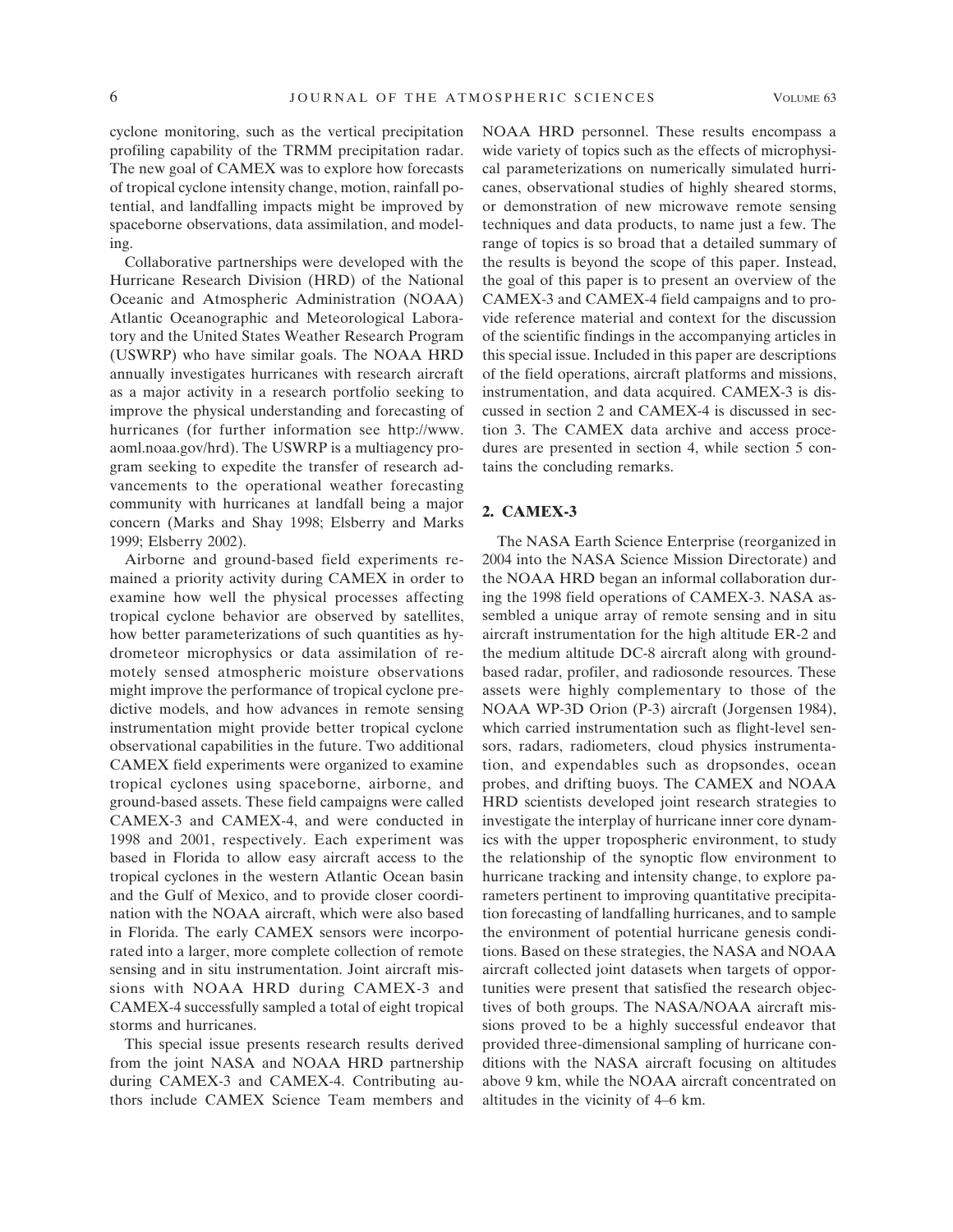The CAMEX-3 field phase was based in central Florida, with NASA aircraft at Patrick Air Force Base (AFB) and NOAA aircraft at MacDill AFB. In conjunction with the airborne observations, a groundbased validation site was established on Andros Island, Bahamas. Using rawinsondes, a lidar, and a radiance interferometer, the ground validation team made regular observations providing vertical retrievals of temperature, humidity, winds, and water vapor profiles (Table 1). The CAMEX-3 field experiment ran from 8 August to 27 September 1998 and conducted operations in hurricanes Bonnie, Danielle, Earl, and Georges (Fig. 1).

In addition to the CAMEX airborne and surface field operations, the Texas and Florida Underflights Experiment (TEFLUN), a parallel NASA field experiment in central Florida, provided additional ground validation observations (Datta et al. 2003; Durden et al. 2003a). TEFLUN-B, the second of its kind, was a Tropical Rainfall Measuring Mission precipitation experiment designed to obtain airborne and surface measurements needed to validate the TRMM rainfall algorithms. A dense TEFLUN-B rain gauge and disdrometer network was located in central Florida during August and September 1998. TEFLUN-B also deployed the National Center for Atmospheric Research S-band polarization radar, the NOAA Aeronomy Laboratory Profiler system and coordinated closely with the Melbourne, Florida, Weather Surveillance Radar-1988 Doppler (WSR-88D), and CAMEX-3 field team (Habib and Krajewski 2002).

#### *b. Aircraft platforms and instrumentation*

The goals of the NASA aircraft used during CAMEX-3 were to provide high spatial and temporal information of the tropical cyclone structure, dynamics, and motion using both remote sensing and in situ sampling methods. The NASA ER-2 and DC-8 aircraft were the primary CAMEX airborne platforms (NASA Facts 2002a; NASA Facts 2002b). Both aircraft typically flew missions between 5 and 8 h in length depending upon the science objective, flight pattern, and location of the tropical cyclone relative to Patrick AFB. Most missions were conducted within an 1800-km radius of Patrick AFB. The CAMEX Science Team chose this distance because it was considered the best compromise between sampling time and transit time. All missions were coordinated with the Federal Aviation Administration and the Chief, Aerial Reconnaissance Coordination, All Hurricanes (CARCAH) located at the NOAA National Hurricane Center to ensure the

CAMEX aircraft did not interfere with commercial traffic or hurricane reconnaissance aircraft operations.

The NASA ER-2 aircraft served as the high-altitude platform typically flying at an altitude of approximately 20 km (Table 2). The ER-2 aircraft sampled the environment in the upper altitude regions of the hurricane not normally observed by either research or operational weather reconnaissance aircraft. At altitude, the ER-2 flew above the hurricane convection. The airplane was generally unaffected by in situ clouds but did experience occasional turbulence over areas of intense updrafts. The CAMEX instrumentation aboard the ER-2 was carried within four large pressurized fuselage experiment compartments: a nose compartment, instrument pods suspended from each wing, and one under the fuselage. Table 1 lists the ER-2 research instrumentation consisting mainly of remote sensors.

The NASA DC-8 aircraft served as the medium altitude platform. The DC-8 is a four-engine commercial jet that has been modified to carry up to 13 000 kg of scientific instruments and equipment (Tables 1 and 2). During the CAMEX hurricane missions, the DC-8 typically flew at altitudes between 11.5 and 12.8 km. Depending on the mission objectives and sampling strategies, the DC-8 missions occasionally included repeated flight legs at stair-stepped altitudes or spiral descent maneuvers to conduct microphysical and other in situ sampling. Most DC-8 missions were coordinated with the NASA ER-2 flying above. The DC-8 features included wing instrument pylons, a dropsonde delivery tube, atmospheric sampling probes, and several reinforced ports that allowed instrumentation to point in virtually any direction. The DC-8 onboard support facilities included an integrated navigation management system, a satellite-based time code generator, a standalone global positioning system, and a weather satellite receiver system. Table 1 also lists the DC-8 research instrumentation. This instrumentation included a mixture of remote sensors and in situ sampling devices.

NASA also funded the University of North Dakota (UND) to fly an instrumented Cessna Citation airplane during the TEFLUN-B precipitation missions. These missions typically involved the ER-2 at high altitudes, the DC-8 aircraft flying at middle altitudes, and the UND Citation below with an extensive array of microphysical instruments (Stith et al. 2002).

In addition to the NASA aircraft, missions were flown jointly with the NOAA P-3 research aircraft when mutual scientific objectives existed between the CAMEX and NOAA HRD science teams. During CAMEX-3 the NOAA P-3 typically flew in the altitude range of 6.0–7.0 km. Additional aircraft flight specifications are listed in Table 2 (also available at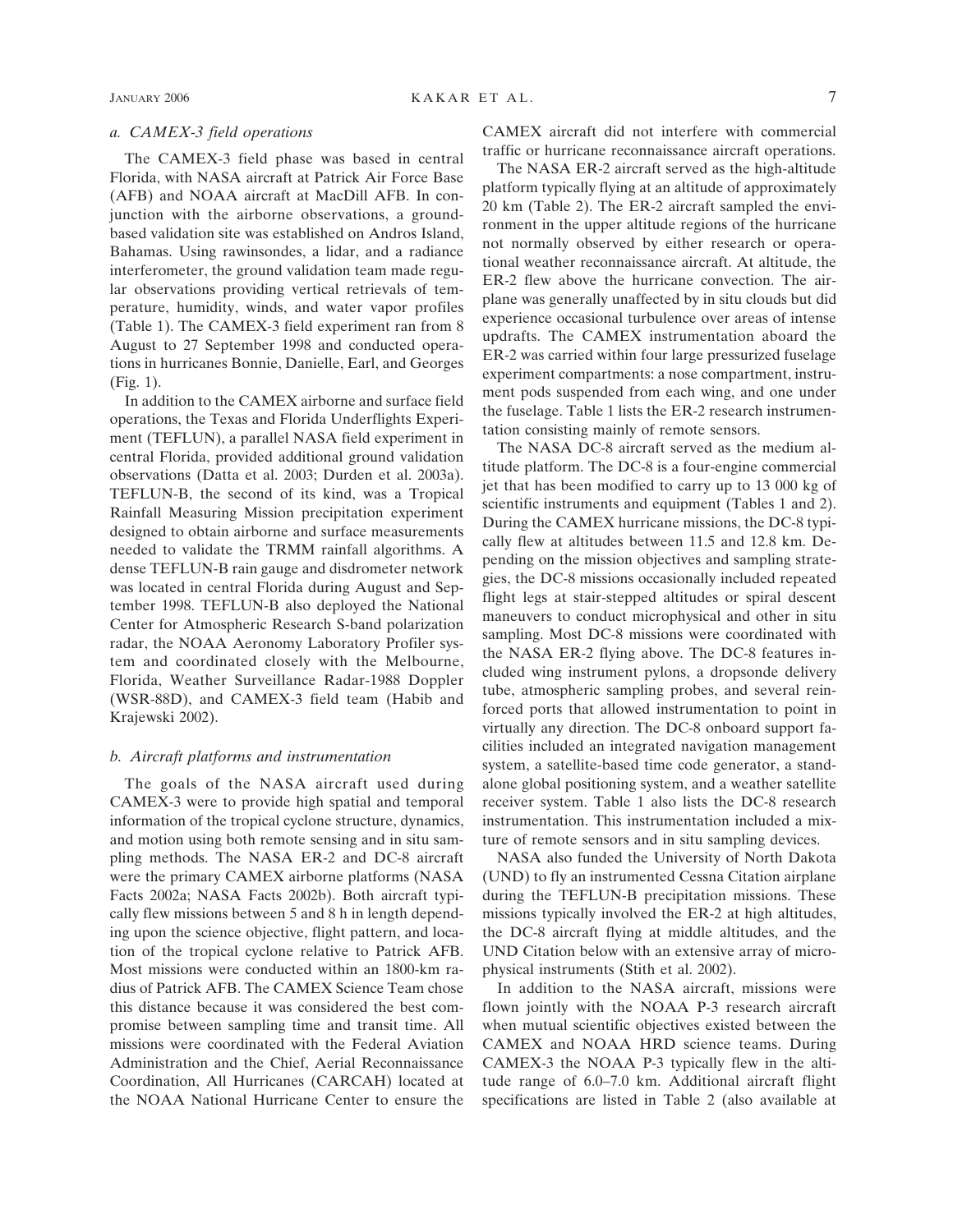| Instrument                                                                                                              | Principal investigator                                             | Sensor type                                   | Description of<br>parameters measured                                                                | Platform      |
|-------------------------------------------------------------------------------------------------------------------------|--------------------------------------------------------------------|-----------------------------------------------|------------------------------------------------------------------------------------------------------|---------------|
| Atmospheric emitted radiance<br>interferometer                                                                          | R. Knuteson/University<br>of Wisconsin-<br>Madison                 | Michelson<br>interferometer                   | Planetary boundary layer<br>temperature and moisture<br>profiles                                     | Andros Island |
| Rawinsonde                                                                                                              | F. Schmidlin/NASA                                                  | Radiosonde with<br>GPS navigation             | Atmospheric pressure,<br>temperature, humidity,<br>and winds                                         | Andros Island |
| Goddard Space Flight Center<br>scanning Raman lidar                                                                     | D. Whiteman/NASA                                                   | XeF excimer laser<br>and an Nd:YAG<br>laser   | Water vapor and aerosols                                                                             | Andros Island |
| <b>Advanced Microwave</b><br>Precipitation Radiometer                                                                   | R. Hood/NASA                                                       | Scanning radiometer                           | Precipitation and surface<br>water                                                                   | $ER-2$        |
| ER-2 Doppler radar                                                                                                      | G. Heymsfield/NASA                                                 | Doppler radar<br>9.6 GHz                      | Vertical structure of<br>precipitation and air<br>motions                                            | $ER-2$        |
| Lightning instrument package                                                                                            | R. Blakeslee/NASA                                                  | Electric field mill and<br>conductivity       | Lightning, electric fields,<br>and electric field<br>changes                                         | $ER-2$        |
| Multispectral atmospheric<br>mapping sensor                                                                             | A. Guillory/NASA                                                   | Scanning visible and<br>infrared              | Total column water vapor,<br>sea and land surface<br>temperatures                                    | $ER-2$        |
| Millimeter imaging radiometer                                                                                           | J. Wang/NASA                                                       | Scanning radiometer                           | Water vapor and<br>temperature profiles                                                              | $ER-2$        |
| National Polar-Orbiting<br>Operational Environmental<br>Satellite System (NPOESS)<br>aircraft sounder testbed<br>imager | W. Smith/NASA                                                      | High-resolution<br>infrared<br>interferometer | Surface temperature,<br>atmospheric<br>temperature, and<br>water vapor content                       | $ER-2$        |
| NPOESS aircraft sounder<br>testbed microwave<br>temperature sounder                                                     | P. Rosenkranz/<br>Massachusetts<br>Institute of<br>Technology      | Scanning microwave<br>sounder                 | Atmospheric temperatures;<br>17 channels in the<br>vicinity of 54, 118 GHz                           | $ER-2$        |
| Airborne multichannel<br>microwave radiometer                                                                           | J. Wang/NASA                                                       | Microwave<br>radiometer                       | Water vapor and<br>precipitation                                                                     | $DC-8$        |
| Airborne rain mapping<br>radar                                                                                          | S. Durden/Jet<br>Propulsion Laboratory<br>(JPL)                    | Doppler radar<br>13.8 GHz                     | Vertical structure of<br>precipitation                                                               | $DC-8$        |
| Airborne vertical<br>atmosphere profiler                                                                                | J. Halverson/University<br>of Maryland,<br><b>Baltimore County</b> | Dropsonde                                     | Vertical profile of<br>atmospheric<br>temperature, pressure,<br>relative humidity, and<br>wind speed | $DC-8$        |
| Cloud and aerosol particle<br>characterization                                                                          | R. Pueschel/NASA                                                   | Laser optical<br>particle counter             | Growth of cloud drops<br>and ice crystals through<br>aggregation, riming, and<br>coalescence         | $DC-8$        |
| DC-8 meteorological<br>aircraft                                                                                         | P. Bui/NASA                                                        | Rosemont probes                               | In situ temperature,<br>pressure, and wind field                                                     | $DC-8$        |
| Measuring system JPL<br>laser hygrometer                                                                                | R. Herman/JPL                                                      | Hygrometer                                    | Water vapor volume and<br>mixing ratio                                                               | $DC-8$        |
| JPL standing acoustic<br>wave hygrometer                                                                                | M. Hoenck/JPL                                                      | Hygrometer                                    | Dewpoint                                                                                             | $DC-8$        |
| Lightning instrument<br>package                                                                                         | R. Blakeslee/NASA                                                  | Electric field mills<br>and conductivity      | Lightning, electric fields,<br>and electric field changes                                            | $DC-8$        |
| Multicenter airborne<br>coherent atmospheric<br>wind sensor                                                             | J. Rothermel/NASA                                                  | Lidar                                         | Two-dimensional wind<br>fields and vertical profiles                                                 | $DC-8$        |
| Polar scanning radiometer                                                                                               | A. Gasiewski/NOAA                                                  | Microwave imaging<br>radiometer               | Precipitation, water vapor,<br>and surface water                                                     | $DC-8$        |

# TABLE 1. Research instruments deployed during CAMEX-3.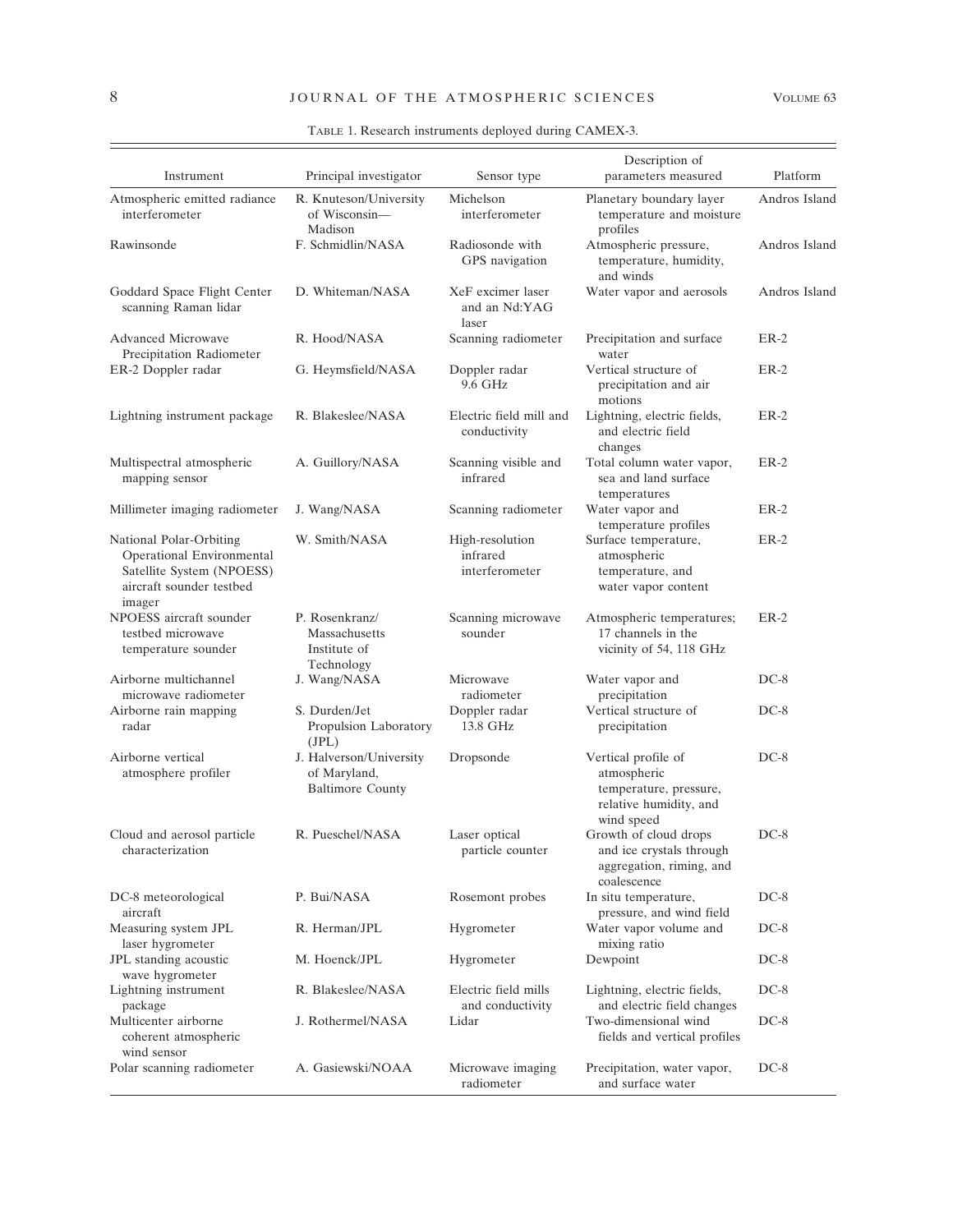

FIG. 1. Tracks of tropical cyclones flown during CAMEX-3.

http://www.aoml.noaa.gov/hrd/aircraft.html). The NASA missions also overlapped with those of the operational hurricane aircraft such as the NOAA Gulfstream-IV SP jet (G-IV) and C-130 operated by the 53rd Weather Reconnaissance Squadron of the United States Air Force Reserve. The NOAA G-IV, based at MacDill AFB near Tampa, Florida, is used to conduct operational synoptic surveillance missions in the environments of hurricanes. The G-IV flight characteristics (Table 2) are described in detail by Aberson and Franklin (1999). The C-130 aircraft were tasked by the NOAA National Hurricane Center, through CARCAH, to perform storm reconnaissance.

#### *c. CAMEX-3 tropical cyclones and missions*

The CAMEX-3 field experiment investigated four tropical cyclones (Table 3) as well as thunderstorms and stratiform precipitation in central Florida and the surrounding Gulf of Mexico and Atlantic Ocean re-

|  |  | TABLE 2. CAMEX aircraft specifications. |
|--|--|-----------------------------------------|
|--|--|-----------------------------------------|

| Aircraft         | Typical<br><b>CAMEX</b><br>altitude<br>(km) | Cruising<br>speed<br>$(m s^{-1})$ | Max<br>range<br>(km) | Max<br>payload<br>capacity<br>(kg) |
|------------------|---------------------------------------------|-----------------------------------|----------------------|------------------------------------|
| NASA ER-2        | 19.8                                        | 210                               | 5555                 | 1179                               |
| NASA DC-8        | $11.5 - 12.8$                               | 235                               | 9258                 | 13 000                             |
| $NOAA$ P-3       | $6.0 - 7.0$                                 | 170                               | 6100                 | 4090                               |
| <b>NOAA G-IV</b> | $12.0 - 13.7$                               | 240                               | 7400                 | 2177                               |
| Aerosonde        | < 1.0                                       | 30                                | 3000                 | 5                                  |

gions (Figs. 2 and 3). Pasch et al. (2001) summarized the 1998 Atlantic hurricane season; however, a brief description of the tropical cyclones flown during CAMEX-3 follows. The first storm to be investigated was Bonnie, which transitioned from a tropical storm to a category 3 hurricane during 21–26 August 1998. On 21 August 1998, the DC-8 conducted a synoptic flow mission designed to characterize the environment ahead of then–Tropical Storm Bonnie. The next two missions utilized both the DC-8 and the ER-2 (23 and 24 August 1998) to sample Bonnie as a category 3 hurricane. These two missions were inner storm core studies that emphasized observations of the vortex dynamics of the eyewall. During these missions the DC-8 released a series of dropsondes to measure the vertical structure of the storm (Table 3). The final Hurricane Bonnie flight occurred on 26 August 1998 as the storm was beginning to make landfall near Wilmington, North Carolina. The NASA and NOAA P-3 aircraft both sampled the structural changes of the overocean portions of the storm as it began to interact with the land. The DC-8 and the ER-2 underflew the TRMM satellite on three successive overpasses in support of TRMM validation studies (Heymsfield et al. 2000).

The next CAMEX-3 aircraft missions flown by the DC-8 were into Hurricane Danielle on 29 and 30 August 1998. However, mechanical problems on the ER-2 limited it to a single shortened mission on 30 August 1998. The two DC-8 flights into Danielle were closely coordinated with both of the NOAA P-3s as part of a vortex motion and evolution flight pattern, which focused on the inner core dynamics through repeated radial penetrations of the hurricane eye. An additional NOAA goal for the 29 August 1998 flight was to densely sample Hurricane Danielle and its environment with dropsondes. NASA assisted in this effort by releasing NOAA dropsondes from the DC-8. A total of 40 dropsondes were deployed by the DC-8, in addition to those operationally deployed by the NOAA G-IV during its synoptic surveillance mission. The next DC-8 Danielle mission on 30 August 1998 studied the inner core storm structure and the storm inflow.

The third storm sampled was Hurricane Earl on 2 September 1998 by the ER-2, DC-8, and UND Citation (in coordination with the TEFLUN-B experiment). The CAMEX-3 objective was to study the convective and stratiform regions of the outer rainbands on the eastern side of Earl. Simultaneously, a NOAA P-3 flew a hurricane landfall mission with an additional science objective to map the storm surge along the Gulf Coast. The NOAA P-3 and the NASA DC-8 coordinated flight legs along radials between Eglin AFB and the Tallahassee WSR-88D radar site. At the time, Earl was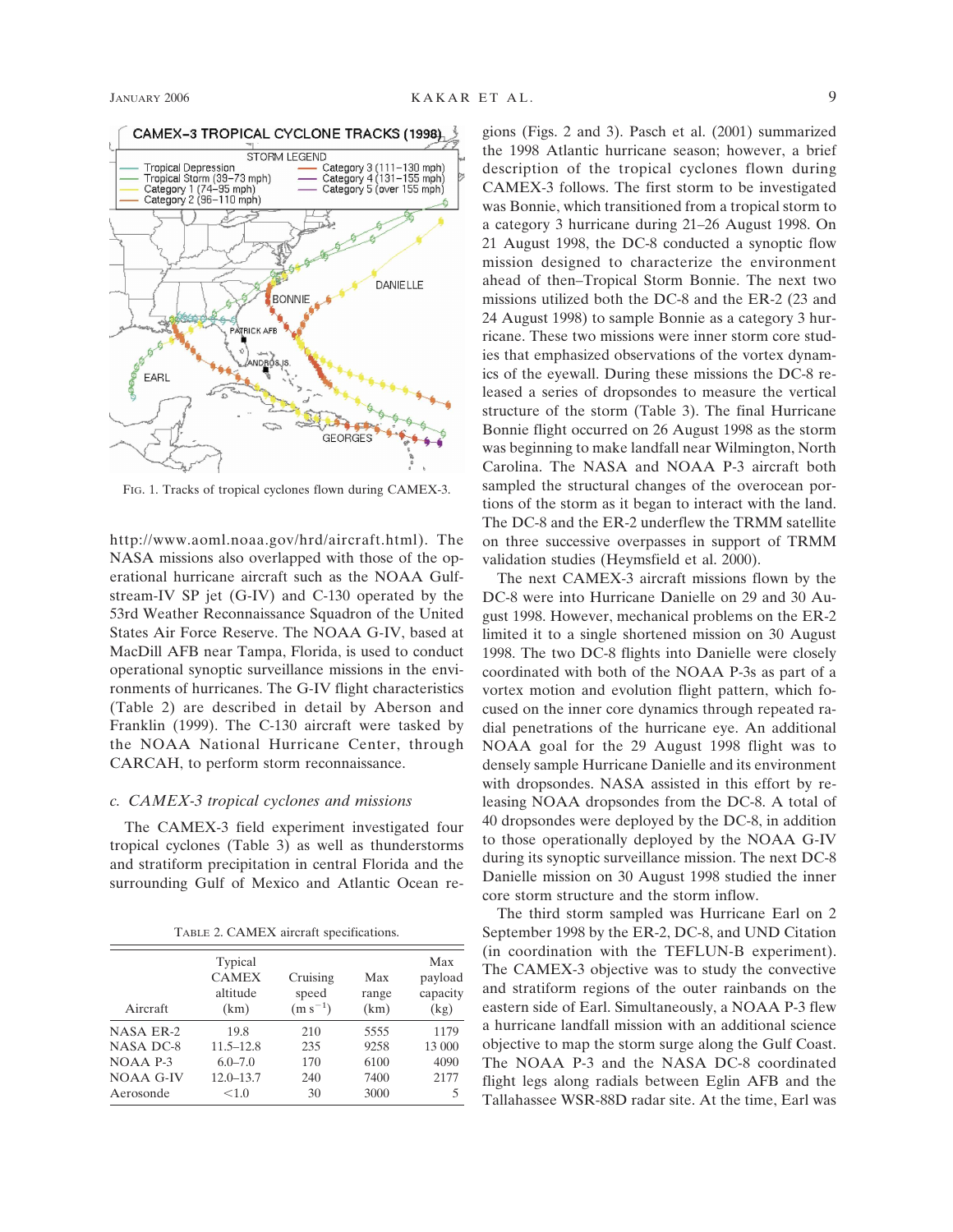| Date        | Storm<br>name | Storm strength     | Aircraft               | Dropsondes | Primary mission objective                        |
|-------------|---------------|--------------------|------------------------|------------|--------------------------------------------------|
| 21 Aug 1998 | Bonnie        | Tropical storm     | $DC-8$                 |            | Synoptic flow                                    |
| 23 Aug 1998 | Bonnie        | Category 3         | DC-8, ER-2             | 10         | Inner core dynamics                              |
| 24 Aug 1998 | Bonnie        | Category 3         | DC-8, ER-2             | 9          | Inner core dynamics                              |
| 26 Aug 1998 | Bonnie        | Category 3         | DC-8, ER-2             | 7          | Landfalling impacts/TRMM overpasses              |
| 29 Aug 1998 | Danielle      | Category 1         | $DC-8$                 | 40         | Vortex motion and evolution experiment           |
| 30 Aug 1998 | Danielle      | Category 1         | DC-8, ER-2             | 8          | Data assimilation/inner core dynamics            |
|             |               |                    | (ER-2 partial dataset) |            |                                                  |
| 2 Sep 1998  | Earl          | Category 1         | DC-8, ER-2,            | 5          | Rainbands/landfalling impacts                    |
|             |               |                    | <b>UND</b> Citation    |            |                                                  |
| 21 Sep 1998 | Georges       | Categories 2 and 3 | DC-8, ER-2             | 5          | Eyewall study                                    |
| 22 Sep 1998 | Georges       | Category 2         | DC-8, ER-2             | 9          | DC-8: synoptic flow ER-2: landfalling<br>impacts |
| 25 Sep 1998 | Georges       | Category 2         | $ER-2$                 | N/A        | Rainbands/landfalling impacts                    |
| 27 Sep 1998 | Georges       | Category 2         | $ER-2$                 | N/A        | Rainbands/TRMM overpass                          |

TABLE 3. CAMEX-3 tropical cyclones and aircraft mission objectives.

intensifying from a category 1 to a category 2 hurricane, as well as interacting with a shortwave trough and likely entraining dry air (Guillory et al. 2000). The storm produced some intense convection as it made landfall on the Florida coast.

Hurricane Georges was the final storm studied during CAMEX-3. The DC-8 gathered data on two occasions (21 and 22 September 1998) and the ER-2 on four missions (21, 22, 25, and 27 September 1998). The first Hurricane Georges mission was on 21 September 1998 near St. Croix, Virgin Islands, but because of the distance to reach the storm, the aircraft were limited to a short pattern to map the inner core of the storm.

The second flight was on 22 September 1998, while the storm was making landfall on the island of Hispaniola. This time Hurricane Georges was well within the aircraft range, thus permitting more time for storm research. The initial flight tracks for both the ER-2 and DC-8 crossed over the Dominican Republic. In the case of the DC-8 the primary focus of its mission was to study the inflow to the south, east, and north of the storm center, while the ER-2 focused on the intense convection and mapping the heavy orographically forced rainfall over the island of Hispaniola. One NOAA P-3 flew in the rainbands south of the island while the eye was over land. The convection had storm



FIG. 2. Flight tracks of the NASA DC-8 over tropical cyclones flown during CAMEX-3.

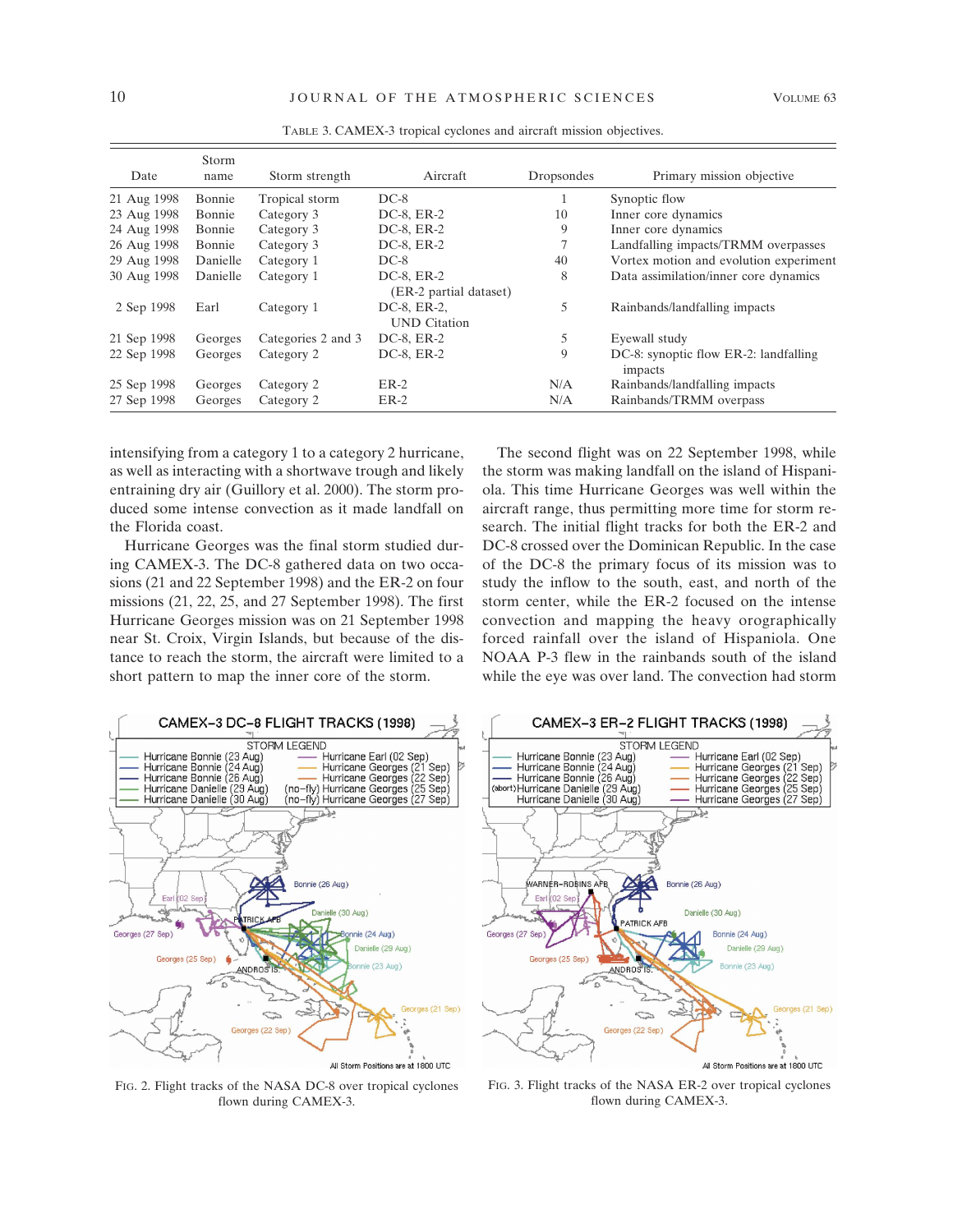top echoes exceeding 12 km and updrafts over 20 m s<sup>-1</sup> (39 kt) at that altitude (Geerts et al. 2000). This mission represented the last science flight of the DC-8 during CAMEX-3 since it was deployed to another field campaign after 22 September 1998.

Following landfall on Hispaniola, the forecasted track for Hurricane Georges was to head up the Florida Peninsula. The threat of damaging winds at Patrick AFB necessitated an evacuation of the base where the CAMEX-3 aircraft were located. The ER-2 was redeployed to Warner-Robbins, Georgia, in order to continue observations of Georges. The ER-2 flight on 25 September 1998, out of Robbins AFB, focused on the rainbands as Georges made landfall in Key West, Florida, with maximum sustained winds of 46 m  $s^{-1}$  (89) kt). Although not closely coordinated with the ER-2, a NOAA P-3 flew Hurricane Georges on a reconnaissance flight at approximately the same time. The NOAA P-3 flight crew assisted CAMEX by providing navigational coordinates of the rainband locations to the ER-2 pilot.

The final ER-2 flight over Georges was along the Gulf Coast from Florida to Louisiana on 27 September 1998. This flight served dual purposes as a landfalling study of the storm's rainbands and as a TRMM validation mission with a satellite overpass. The ER-2 flew above the initial rainbands of Georges as they began crossing the shoreline. This mission was not coordinated with the NOAA P-3, which flew several hours later mapping the winds at landfall as the eye crossed the coastline. The Mobile Integrated Profiling System (MIPS) of the University of Alabama at Huntsville (UAH) was also deployed on the coast near Lymon, Mississippi. The MIPS instrumentation included a microwave profiler, sodar, ceilometer, and surface weather sensors.

### **3. CAMEX-4**

A more formal collaboration was established between the NASA Earth Science Enterprise, the NOAA Hurricane Research Division, and the United States Weather Research Program during the CAMEX-4 field operations of 2001. The aircraft mission goals were designed to be mutually beneficial to each partner. One priority was collecting observations that could be used to validate model parameterizations and data assimilation techniques. Specifically, CAMEX-4 emphasized high spatial and temporal observations of tropical cyclone structure, dynamics, motion, and intensity change amid its surrounding environment. At least one NOAA P-3 aircraft accompanied the NASA aircraft on every priority science mission including auxiliary thunderstorm missions in the vicinity of Key West, Florida, as part of the Keys Area Microphysics Project (KAMP). These auxiliary missions supported the secondary CAMEX objective to study thunderstorm structure, precipitation systems, and atmospheric water vapor profiles in an effort to improve quantitative precipitation estimates.

### *a. CAMEX-4 field operations*

The NASA airborne platforms used during CAMEX-4 included piloted aircraft and uninhabited aerial vehicles. The main CAMEX-4 field operation center was located at the Naval Air Station (NAS) in Jacksonville, Florida, where the piloted aircraft were deployed. This location enabled the NASA research aircraft to reach storms near Belize (i.e., Tropical Storm Chantal) and off the East Coast of the United States (Hurricane Erin, Tropical Storm Gabrielle, and Hurricane Humberto). The uninhabited aerial vehicles were deployed from the nearby Mayport Naval Station in Mayport, Florida.

The Jacksonville location also provided ready flight access to the Florida Keys where the KAMP surface validation network was established. The CAMEX portion of this network included the aforementioned UAH MIPS and four surface research radars (Table 4). NASA funded the placement of a rain gauge and disdrometer network at the same site to support validation of TRMM precipitation products (Tokay et al. 2003). The KAMP location was within 700 km of NAS Jacksonville and provided ample opportunities to study thunderstorm structure, precipitation systems, and atmospheric water vapor profiles with both passive and active microwave instruments aboard aircraft and complementary TRMM overflights.

### *b. Aircraft platforms and instrumentation*

The primary CAMEX-4 aircraft that sampled the tropical cyclones were the NASA ER-2 and the DC-8. Many of the aircraft instruments deployed during CAMEX-3 were utilized again during CAMEX-4. Notable instrument additions included an ER-2 highaltitude dropsonde, which enabled dropsonde launches for the first time from a high-altitude airplane, and a more comprehensive array of microphysical sampling instruments than previously flown during CAMEX-3. The complete instrument manifest for the CAMEX-4 aircraft is contained in Table 4.

The airborne assets of CAMEX-4 also included four Aerosonde uninhabited aerial vehicles. The Aerosondes are miniature, robotic airplanes equipped to measure air temperature and humidity (i.e., a remote-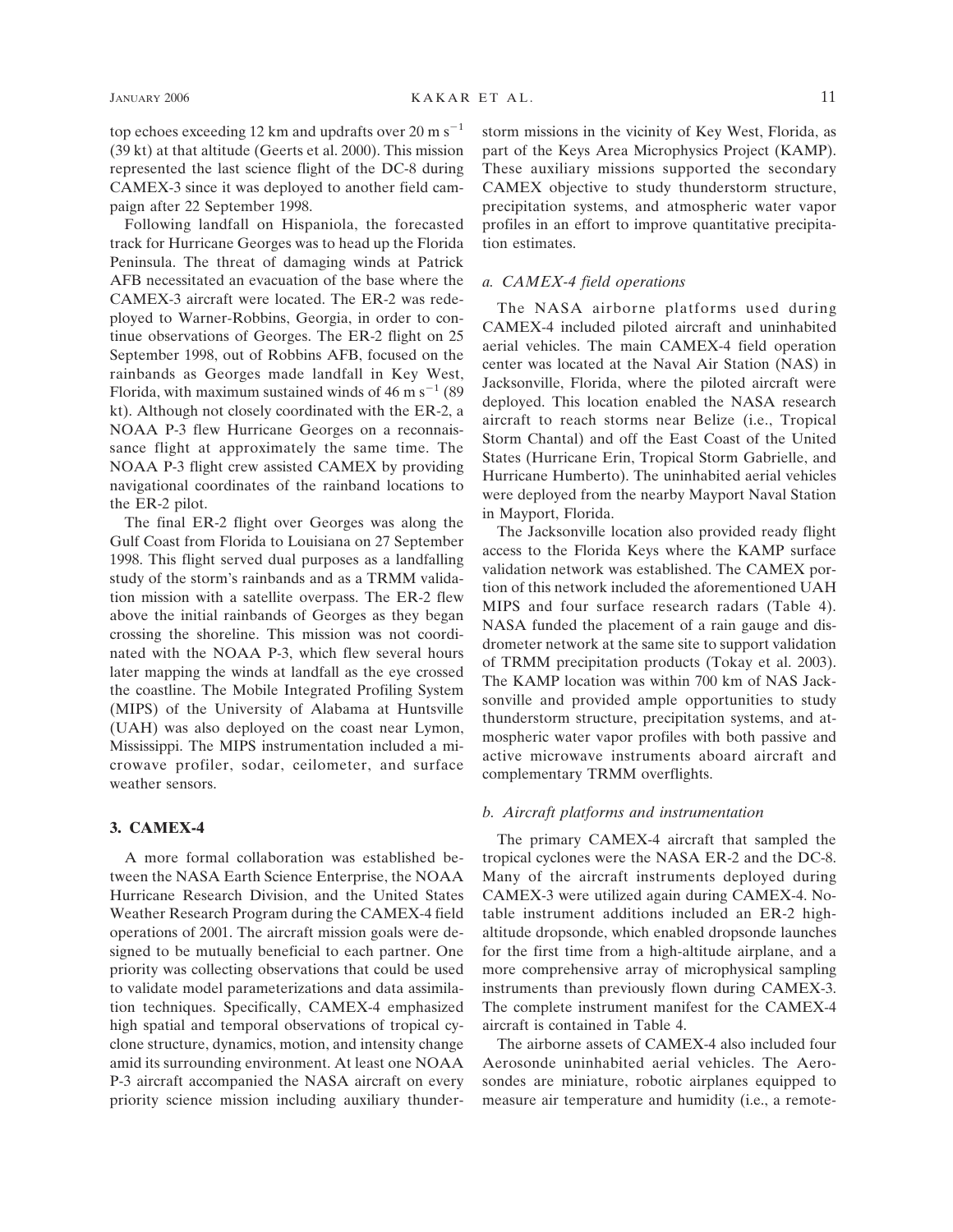| Instrument                                                                                       | Principal investigator                                                  | Sensor type                                                                                           | Description of<br>parameters measured                                                                                                                         | Platform         |
|--------------------------------------------------------------------------------------------------|-------------------------------------------------------------------------|-------------------------------------------------------------------------------------------------------|---------------------------------------------------------------------------------------------------------------------------------------------------------------|------------------|
| Rawinsonde                                                                                       | F. Schmidlin/NASA                                                       | Radiosonde with GPS<br>navigation                                                                     | Atmospheric pressure,<br>temperature, humidity,                                                                                                               | Andros<br>Island |
| Mobile integrated profiling<br>system                                                            | K. Knupp/University<br>of Alabama at<br>Huntsville                      | Ceilometer, sodar, surface<br>stations, electric field<br>mill, and microwave<br>profiling radiometer | and winds<br>Cloud-base heights,<br>vertical motion, wind<br>profiles, surface<br>conditions, electric field<br>magnitude, cloud liquid<br>water, water vapor | <b>KAMP</b>      |
| <b>Tropical Oceans Global</b><br>Atmosphere radar                                                | J. Gerlach/NASA                                                         | C-band Doppler radar                                                                                  | Doppler velocity and radar<br>reflectivity for derived<br>rainfall rates                                                                                      | <b>KAMP</b>      |
| NASA polarimetric S-band<br>radar                                                                | J. Gerlach/NASA                                                         | S-band Doppler radar                                                                                  | Doppler velocity and radar<br>reflectivity for derived<br>rainfall rates                                                                                      | <b>KAMP</b>      |
| Shared mobile atmosphere<br>research and teaching<br>radar                                       | M. Biggerstaff/Texas<br>A&M University                                  | C-band Doppler radar                                                                                  | Doppler velocity and radar<br>reflectivity for derived<br>rainfall rates                                                                                      | <b>KAMP</b>      |
| Mobile X-band polarimetric<br>weather radar                                                      | E. Anagnostou/<br>University of<br>Connecticut                          | Dual-polarized X-band<br>radar                                                                        | Doppler velocity and radar<br>reflectivity for derived<br>rainfall rates                                                                                      | <b>KAMP</b>      |
| Aerosonde                                                                                        | G. Holland/Aerosonde<br>Corp and J. Curry/<br>University of<br>Colorado | Sonde                                                                                                 | Temperature, humidity,<br>wind speed, and surface<br>conditions                                                                                               | Aerosonde        |
| Advanced microwave<br>precipitation radiometer                                                   | R. Hood/NASA                                                            | Scanning radiometer                                                                                   | Precipitation and surface<br>water                                                                                                                            | $ER-2$           |
| Dual-beam UV absorption<br>ozone photometer                                                      | E. Richard/NOAA                                                         | In situ photometer                                                                                    | In situ ozone directly<br>through ultraviolet light<br>absorption                                                                                             | $ER-2$           |
| ER-2 Doppler radar                                                                               | G. Heymsfield/NASA                                                      | Doppler radar 9.6 GHz                                                                                 | Vertical structure of<br>precipitation and air<br>motions                                                                                                     | $ER-2$           |
| ER-2 high altitude dropsonde                                                                     | J. Halverson/University<br>Maryland, Baltimore<br>County                | Dropsonde                                                                                             | In situ vertical profile of<br>temperature, pressure,<br>relative humidity, and<br>wind speed and direction                                                   | $ER-2$           |
| High altitude Monolithic<br>Microwave Integrated Circuit<br>(MMIC) sounding radiometer           | B. Lambrigsten/JPL                                                      | Radiometer                                                                                            | Temperature, humidity,<br>and cloud liquid water<br>sounding                                                                                                  | $ER-2$           |
| Lightning instrument package                                                                     | R. Blakeslee/NASA                                                       | Electric field mills and<br>conductivity                                                              | Lightning, electric fields,<br>and electric field changes                                                                                                     | $ER-2$           |
| Lyman-alpha hygrometer                                                                           | K. Kelly/NOAA                                                           | Hygrometer                                                                                            | Directly measures water<br>vapor through sampling                                                                                                             | $ER-2$           |
| Microwave Temperature                                                                            | M. J. Mahoney/JPL                                                       | Microwave radiometer                                                                                  | Atmospheric temperature                                                                                                                                       | $ER-2$           |
| Profiler Moderate Resolution<br>Imaging Spectroradiometer<br>(MODIS) Airborne<br>Simulator (MAS) | J. Myers/NASA                                                           | Scanning multichannel<br>spectrometer                                                                 | High spatial resolution<br>imagery of cloud and<br>surface features                                                                                           | $ER-2$           |
| Airborne vertical atmosphere<br>profiler                                                         | J. Halverson/University<br>Maryland, Baltimore<br>County                | Dropsonde                                                                                             | Vertical profile of<br>atmospheric temperature,<br>pressure, relative<br>humidity, and wind speed                                                             | $DC-8$           |
| Cloud microphysics suite                                                                         | A. Heymsfield/NCAR                                                      | Spectrometer and<br>probes                                                                            | Cloud and aerosol particle<br>size, distribution, and<br>shape                                                                                                | $DC-8$           |
| Conically scanning two-look<br>airborne radiometer                                               | R. Hood/NASA                                                            | Radiometer                                                                                            | Precipitation, surface water<br>and near-ocean surface<br>wind speed and direction                                                                            | $DC-8$           |

# TABLE 4. Research instruments deployed during CAMEX-4.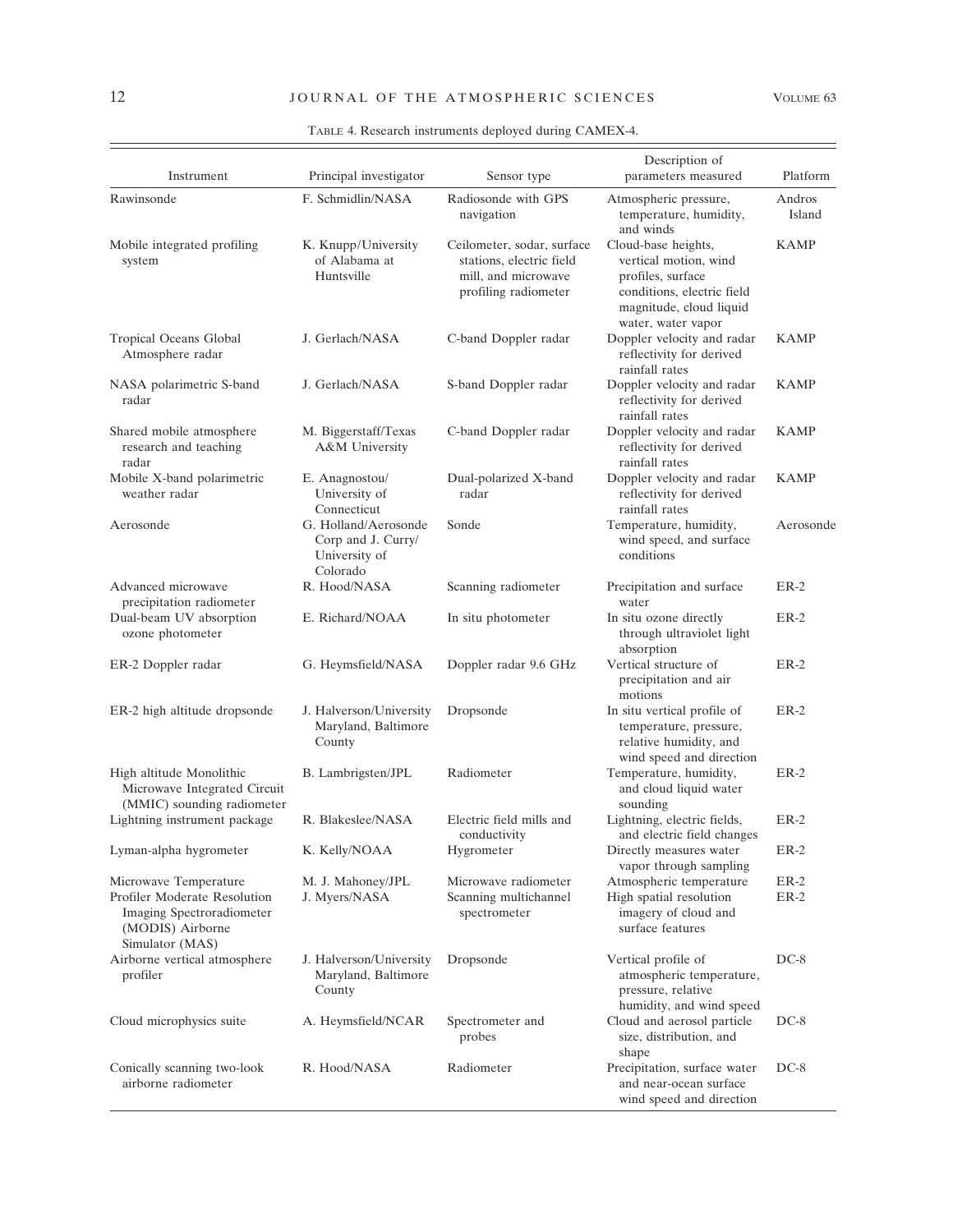| Instrument                              | Principal investigator | Sensor type                              | Description of<br>parameters measured                                             | Platform |
|-----------------------------------------|------------------------|------------------------------------------|-----------------------------------------------------------------------------------|----------|
|                                         |                        |                                          |                                                                                   |          |
| Counterflow virtual impactor            | A. Heymsfield/NCAR     | Microphysics                             | Cloud ice and water content                                                       | $DC-8$   |
| DC-8 meteorological<br>measuring system | P. Bui/NASA            | Rosemont probes                          | In situ temperature, pressure,<br>and wind field                                  | $DC-8$   |
| JPL laser hygrometer                    | R. Herman/JPL          | Hygrometer                               | Water vapor volume and<br>mixing ratio                                            | $DC-8$   |
| Lidar atmospheric sensing<br>experiment | E. Browell/NASA        | Differential absorption<br>lidar         | Distribution of water vapor,<br>aerosols and clouds<br>throughout the troposphere | $DC-8$   |
| Lightning instrument package            | R. Blakeslee/NASA      | Electric field mills and<br>conductivity | Lightning, electric fields,<br>and electric field changes                         | $DC-8$   |
| Microwave temperature<br>profiler       | M. J. Mahoney/JPL      | Microwave radiometer                     | Atmospheric temperature                                                           | $DC-8$   |
| Nevzorov probe                          | A. Heymsfield/NCAR     | Water vapor probe                        | Condensed water content<br>and the total (condensed<br>plus vapor) water content  | $DC-8$   |
| Precipitation radar-2d<br>generation    | $E.$ Im/JPL            | Radar                                    | Rainfall rate, and vertical<br>and horizontal atmospheric<br>velocities           | $DC-8$   |

TABLE 4. *(Continued)*

controlled, flying radiosonde). These 13.5-kg planes typically flew 11-h missions at altitudes ranging from 15–1000 m (further information available online at http://www.aerosonde.com). During CAMEX-4, the Aerosondes flew eight individual sonde missions guided remotely from their Mayport Naval Station home base. The Aerosondes were equipped with lightweight video cameras to help researchers understand sea surface changes during tropical cyclones. The goal of the Aerosonde deployments during CAMEX-4 was to sample and measure the atmospheric boundary layer conditions and sea surface characteristics that influence the development and intensification of tropical cyclones. The Aerosondes were also outfitted with an onboard laser altimeter, which enabled the aircraft to fly as low as 40 m. The eight Aerosonde missions were flown between 19 August and 9 September 2001. The Aerosonde missions, just like those of the ER-2 and DC-8 aircraft, were coordinated with the Federal Aviation Administration and CARCAH to ensure no conflicts occurred with any of the operational hurricane aircraft. After the tragic events on 11 September 2001, the Aerosondes were not permitted to fly for the duration of CAMEX-4 since they were not equipped with a transponder to identify the aircraft.

### *c. CAMEX-4 tropical cyclones and missions*

Four tropical cyclones (Table 5 and Fig. 4) were studied during CAMEX-4. The first of these was Tropical Storm Chantal on 20 August 2001. On this day, Chantal was gaining strength and was becoming more organized as the storm approached Belize and the Yucatan Peninsula. Maximum sustained winds speeds were estimated at 31 m  $s^{-1}$  (60 kt; Beven et al. 2003). The flights of the DC-8 (Fig. 5), ER-2 (Fig. 6), and NOAA P-3 aircraft were coordinated to emphasize quantitative precipitation estimation as a scientific objective. This mission focused on sampling the active rainbands and

| Data        | Storm name | Storm strength     | Aircraft   | Dropsondes | Primary mission objective                                               |
|-------------|------------|--------------------|------------|------------|-------------------------------------------------------------------------|
| 20 Aug 2001 | Chantal    | Tropical storm     | DC-8, ER-2 |            | Quantitative precipitation estimation                                   |
| 10 Sep 2001 | Erin       | Category 3         | DC-8, ER-2 | 11         | Data assimilation                                                       |
| 15 Sep 2001 | Gabrielle  | Tropical storm     | $DC-8$     | 9          | Extratropical transition/inner core dynamics                            |
| 16 Sep 2001 | Gabrielle  | Tropical storm     | $ER-2$     | N/A        | Inner core dynamics                                                     |
| 22 Sep 2001 | Humberto   | Tropical storm     | DC-8, ER-2 | 14         | Quantitative precipitation estimation                                   |
| 23 Sep 2001 | Humberto   | Categories 1 and 2 | DC-8, ER-2 | 25         | Coordinated Observations of Vortex Evolution<br>and Structure (COVES)#1 |
| 24 Sep 2001 | Humberto   | Categories 1 and 2 | DC-8, ER-2 | 23         | Coordinated Observations of Vortex Evolution<br>and Structure (COVES)#2 |

TABLE 5. CAMEX-4 tropical cyclones and aircraft mission objectives.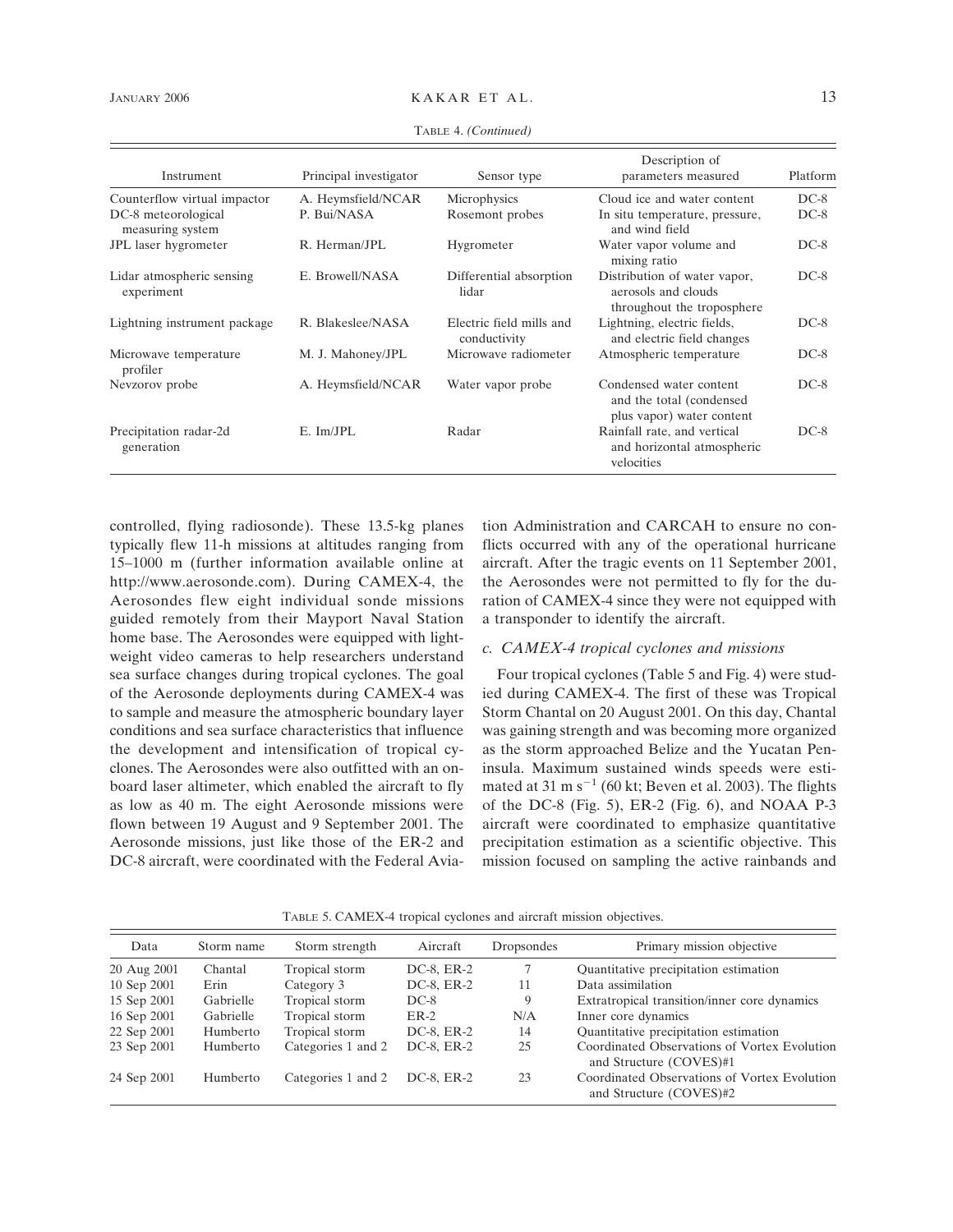

eyewall with repeated legs along the most convective areas of precipitation. For this case, the flight legs near the center were intended to provide insight into storm intensity changes. The forecast for Chantal was for it to continue to strengthen into a more organized storm. Although the CAMEX aircraft experienced strong convection during the flight, Chantal soon made landfall on the Belize–Mexico border and never achieved hurricane status.



FIG. 5. Flight tracks of the NASA DC-8 over tropical cyclones flown during CAMEX-4.



FIG. 4. Tracks of tropical cyclones flown during CAMEX-4. FIG. 6. Flight tracks of the NASA ER-2 over tropical cyclones flown during CAMEX-4.

Hurricane Erin was the second storm studied during CAMEX-4. It was planned as a mission to collect comprehensive observations by the NASA and NOAA aircraft over a 2-day period that could be used to either initialize or validate data assimilation studies by CAMEX Science Team members, NOAA scientists, or other members of the scientific community who conduct hurricane-modeling research. The data assimilation flights had an emphasis on mapping the inflow of moisture into the storm. The first flight investigating Hurricane Erin was on 10 September 2001. The DC-8 circumnavigated the storm (Fig. 7) in a sawtoothed pattern at approximately 3° out from the center launching 11 dropsondes along the midpoint of the legs and simultaneously collecting a significant volume of moisture profile data from the lidar Atmosphere Sensing Experiment instrument. Meanwhile, the NOAA P-3 and the ER-2 were focused on the inner core of the storm. The ER-2 flew over Erin and successfully launched eight dropsondes across the storm diameter, including the first to fall from the stratosphere into the eye of a hurricane. NOAA scientists on the P-3 detected two low-level circulation centers evident in the low-level cloud field. The second mission planned for Hurricane Erin had to be abruptly cancelled because of the tragic events of 11 September 2001. This storm was not sampled again.

Tropical Storm Gabrielle developed from a nontropical, low-level cutoff low that became increasingly well organized in the central Gulf of Mexico from 9 to 11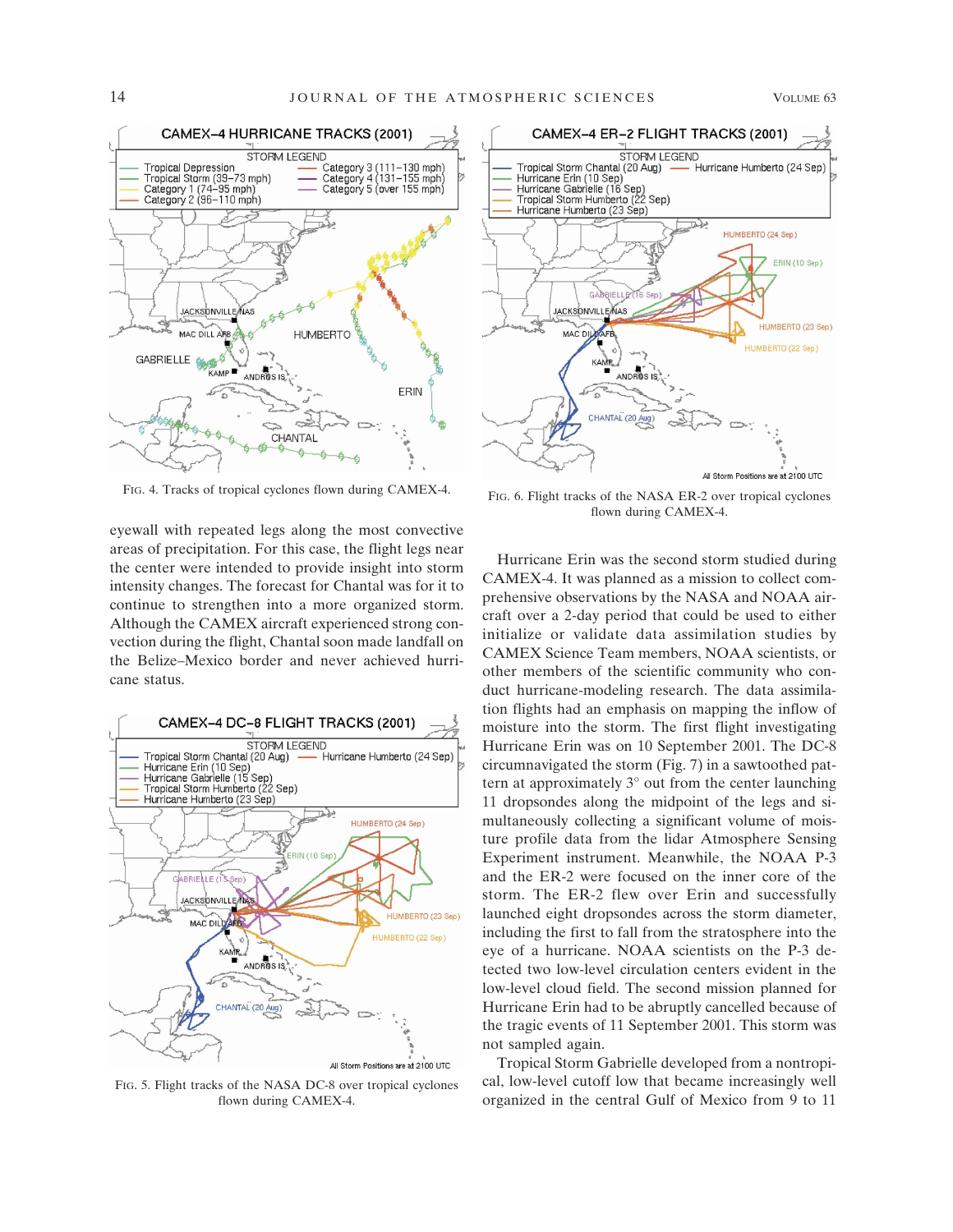

FIG. 7. The flight track of the NASA DC-8 around Hurricane Erin on 10 Sep 2001. Aircraft turn times are noted as are the locations of the eleven dropsonde releases depicted with D# notation. Image courtesy of R. Ferrare/NASA Langley Research Center.

September 2001. On 11 September, the storm was classified as a tropical depression, but was drifting eastward and continuing to gain strength. Two days later, on 13 September 2001, Gabrielle was 175 miles southwest of Venice, Florida, and had developed into a tropical storm. The next day, Gabrielle made landfall near Venice, Florida, and traveled northeastward across central Florida (Beven et al. 2003). Because of a combination of post–September 11 flight restrictions, high winds, and the proximity of the storm to NAS Jacksonville, both the ER-2 and DC-8 were not able to fly the storm until 15 September 2001. However the mobile KAMP ground validation instruments (Table 4), Shared Mobile Atmosphere Research and Teaching Radar (SMART-R) and the MIPS, did redeploy in the vicinity of Venice, Florida, and monitored Gabrielle at landfall. The MIPS team measured wind speeds of  $32 \text{ m s}^{-1}$  (62) kt) at landfall and the SMART-R radar estimated wind speeds at 40 m s<sup>-1</sup> (78 kt) just offshore. Wind speeds diminished to 20 m s<sup>-1</sup> (39 kt) as Gabrielle crossed central Florida. Once back out over the Atlantic Ocean, Gabrielle reintensified and moved northeast of Bermuda. On 15 September 2001, the DC-8 and a NOAA P-3 mapped the flow field around Tropical Storm Gabrielle during what was forecast to be an extratropical transition. The NOAA G-IV also flew a synoptic surveillance mission on 15 September 2001. A second mission was conducted on 16 September 2001 with the ER-2 and the P-3. This mission focused on documenting the unforecasted reintensification of the system by mapping the differences between the previous flight and this one.

The last of the four tropical cyclones studies during CAMEX-4 was Hurricane Humberto, which provided a significant opportunity for 3 days of consecutive sampling. On 22 September 2001, Humberto strengthen into a tropical storm. The CAMEX mission conducted on this day using the DC-8, ER-2, and one NOAA P-3 was a rainfall sampling mission that would be used to support quantitative precipitation estimation studies. The aircraft mapped the conditions near the developing storm center as well as the flow fields and thermodynamic fields in the surrounding environment. All three aircraft flew well-coordinated flight legs into the storm center at staggered altitudes. The most vigorous convection was found along the north side of the eye. The ER-2 mission was cut short 2 h earlier than the other aircraft in order to conserve flight hours and preserve the option of a coordinated mission on the next 2 days.

The Humberto missions conducted on 23 and 24 September 2001 included an unprecedented number of aircraft monitoring the storm's conditions. Four research aircraft including the DC-8, ER-2, and two NOAA P-3s flew into the interior of the storm on each of these days along with the operational Air Force Reserve 53rd Weather Reconnaissance Squadron WC-130 aircraft on 23 September 2001. Other operational aircraft activities included environmental sampling outside of the storm by the NOAA G-IV on both days.

During this 2-day period, Hurricane Humberto experienced a cycle of both increasing and decreasing intensity change. At 2100 UTC on 23 September 2001, Humberto was a rapidly strengthening hurricane that achieved category 2 status 6 h later with 44 m  $s^{-1}$  (85) kt) winds (Beven et al. 2003). The coordinated flights of the research aircraft mapped the inner core and outer regions of the storm as well as the near and far environment. Extensive cirrus outflow existed in all quadrants of the storm as well as a larger semicircular band of vigorous convection on the north side. The DC-8 encountered some moderate turbulence in the northern eyewall and a strong event at about 2205 UTC in the northwest eyewall. The storm was apparently near maximum intensity on this day. However, less than a day later on 24 September 2001, westerly shear caused the hurricane to lose strength. It was reclassified as a weakening category 1 storm. On this day, the aircraft flew a tightly coordinated pattern to focus on the vortex evolution and structure of the inner core.

Overall, six total aircraft monitored Hurricane Humberto on 23 September 2001. Five total aircraft were utilized on 24 September 2001. In addition to the remote sensing and in situ instrumentation many of the aircraft carried, all of the aircraft released dropsondes during the missions. A total of 100 dropsondes were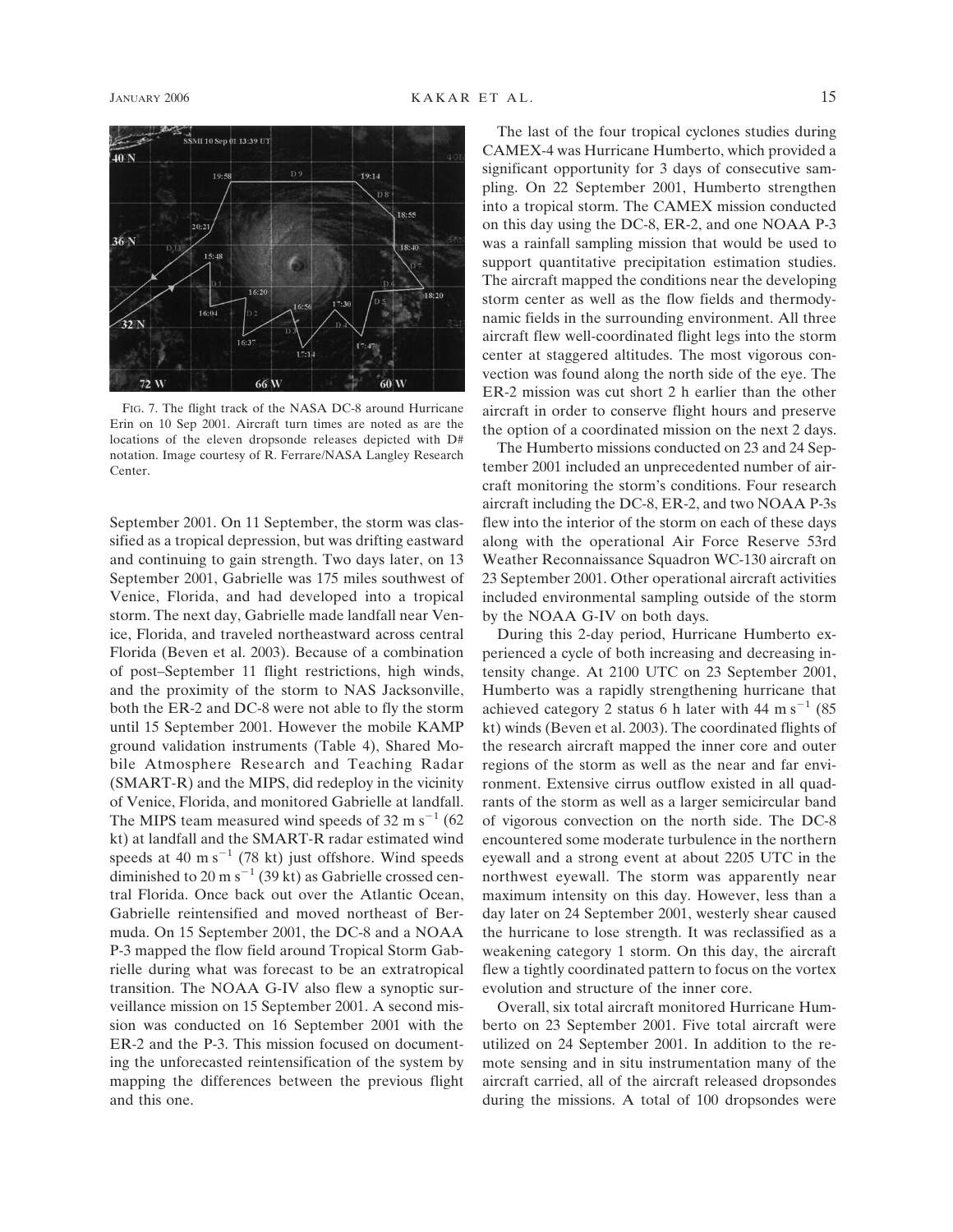released on each day of this 2-day period. In fact, the ER-2 performed the first-ever stratospheric release of a dropsonde to penetrate a tropical cyclone eye. The full breadth of the three-dimensional mapping conducted by the aircraft represents an unparalleled body of information covering a horizontal diameter across the storm center of nearly 2000 km and a vertical profile from below the ocean surface to 20 km above. These data will be especially useful for studies of hurricane intensity change studies and hurricane predictive model studies require initialization or validation information.

#### **4. Data access and archive**

The CAMEX data archive is available from the Global Hydrology Resource Center located at the National Space Science and Technology Center in Huntsville, Alabama. The National Space Science and Technology Center is a partnership formed under a cooperative agreement between the NASA Marshall Space Flight Center and the seven state research universities of Alabama. All NASA-funded CAMEX instrument data are either online or on near-line archive storage available for ready and easy access. The CAMEX Web site (http://camex.msfc.nasa.gov) provides a brief overview of the experiments, lists of participants, instruments, aircraft, documentation, a science presentation library, and most importantly a search-and-order capability for the datasets and science reports. Additional NOAA P-3 datasets associated with the coordinated research flights are available from NOAA AOML Web site (http://www.aoml.noaa.gov/hrd).

As described previously, the CAMEX aircraft were outfitted with instruments that sampled a wide range of atmospheric parameters from cloud microphysics to Doppler radar reflectivity, and from atmospheric electric fields to water vapor profiles. The individual instrument teams processed their respective instrument datasets. Each instrument team was responsible for collecting, processing, formatting, and performing quality assurance for their data. A description of each instrument dataset is included with the data files. In addition to the science instruments provided by the CAMEX principal investigators, the NASA ER-2 and DC-8 aircraft each carried an information collection and transmission system providing navigation, aircraft conditions, and environmental data measured by facility sensors. These data are stored in the CAMEX data archive and available for public distribution.

As part of the mission planning and daily field experiment summary process, the individual science teams and aircrew entered daily instrument reports, flight sortie reports, and mission scientist descriptions.

These reports, along with the weather forecasts and weather summaries, provide a general overview of each day's events and mission objectives. This documentation and data are available from the both the CAMEX and HRD Web sites.

### **5. Summary**

NASA sponsored two separate field campaigns in partnership with NOAA HRD and the USWRP during 1998 and 2001. These campaigns sampled a total of eight tropical storms and hurricanes: Bonnie, Danielle, Earl, and Georges during 1998 and Chantal, Erin, Gabrielle, and Humberto during 2001. These storms offered opportunities to monitor convective bursts, intensity change, asymmetric hurricane storm structures, precipitation processes, and landfalling impacts, just to name a few topics of interest. Information collected during these campaigns have been archived are readily available for distribution at the CAMEX Web site.

Analysis of this information has begun to successfully address the CAMEX research topics, and research results are being published. As an example, Heymsfield et al. (2001) have thoroughly examined the eyewall structure of Hurricane Bonnie and suggest that convectively induced downdrafts may contribute as much as 3 K to a hurricane's warm core. Whiteman et al. (2001) discuss the changing water vapor and cirrus cloud conditions, deduced from Raman lidar measurements, as Hurricane Bonnie passed east of Andros Island, Bahamas. Geerts et al. (2000) describe the intense convection that developed within the eye of Hurricane Georges due to orographic lifting during landfall in the Dominican Republic. Skofronick-Jackson et al. (2003) demonstrate how to estimate vertical content and particle size distribution of hurricane hydrometeors using CAMEX active and passive microwave airborne observations with an iterative retrieval algorithm, while Durden et al. (2003b) present a wind-dependent surface reference technique for airborne Doppler radar observations of hurricanes. Kamineni et al. (2003) discuss how highresolution water vapor cross-sectional data contribute to improved hurricane intensity and track forecasts in a numerical model run in research mode on a few test cases, while Heymsfield et al. (2000) and Durden et al. (2003a) used CAMEX airborne radar observations to evaluate TRMM precipitation radar products.

This special issue includes contributions from both NASA and NOAA partners. These results pertain to topics addressing observations, parameterizations, and simulations of hurricane hydrometeors, warm cores, potential vorticity fields, vertically sheared wind fields, and storm evolution.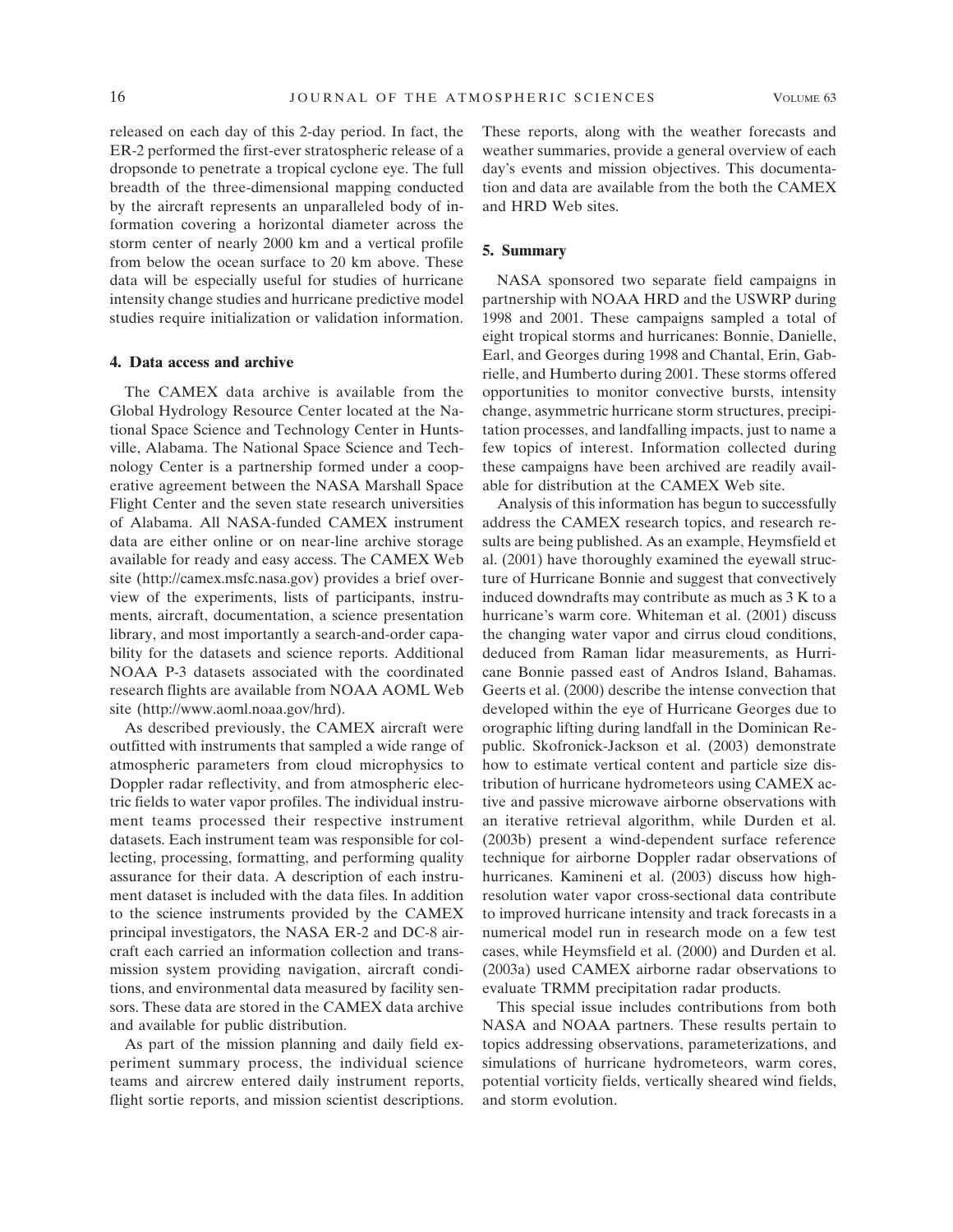In July 2005, NASA implemented the next phase of tropical cyclone field studies. The Tropical Cloud System and Processes (TCSP) field program focused on the origins and life cycle of tropical cyclones. The TCSP field experiment was based in San Jose, Costa Rica, and was conducted in partnership with the NOAA HRD Intensity Forecasting Experiment. The NASA observations were collected from satellite, the instrumented NASA ER-2, Aerosonde, and radiosonde platforms. Data collection included observations of Gulf of Mexico hurricanes Dennis and Emily as well as Tropical Storm Gert.

*Acknowledgments.* The Atmospheric Dynamics and Remote Sensing Program and Suborbital Science Program both within the Earth–Sun System Division of the NASA Science Mission Directorate provided funding and resources to conduct the CAMEX experiments. The authors gratefully acknowledge the tremendous effort of the scientists, instrument personnel, pilots, aircraft crew, project management staff, and information technology personnel who worked diligently to execute the CAMEX field missions. The field missions were supported by six NASA field centers. In particular, NASA Dryden Research Center's Airborne Science Directorate and the Ames Research Center's Earth Science Project Office played strong supporting roles in both field experiments. Drs. Frank Marks, Edward Zipser, Gerald Heymsfield, and T. N. Krishnamurti provided significant scientific expertise and leadership. Appreciation is also extended to the commanders and personnel of Patrick Air Force Base in Cocoa Beach, Florida, Jacksonville Naval Air Station in Jacksonville, Florida, Mayport Naval Station, Mayport, Florida, Robbins Air Force Base, Georgia, and the U.S. Navy Atlantic Undersea Test and Evaluation Center on Andros Island, Bahamas, who provided facilities and support to the CAMEX field teams. The authors also wish to thank the United States Weather Research Program, the NOAA Tropical Prediction Center, the 53rd Weather Reconnaissance Squadron of the United States Air Force Reserve, NOAA Corps personnel, the Chief, Aerial Reconnaissance Coordination, All Hurricanes, and the Office of the Federal Coordinator for Meteorological Services and Supporting Research for helpful discussions and aircraft coordination. Finally the authors recognize Frank LaFontaine for generating the plots and charts.

#### REFERENCES

Aberson, S. D., and J. L. Franklin, 1999: Impact on hurricane track and intensity forecasts of GPS dropwindsonde observations from the first-season flights of the NOAA Gulfstream-IV jet aircraft. *Bull. Amer. Meteor. Soc.,* **80,** 421–428.

- Beven, J. L., S. R. Stewart, M. B. Lawrence, L. A. Avila, J. L. Franklin, and R. J. Pasch, 2003: Annual summary: Atlantic hurricane season of 2001. *Mon. Wea. Rev.,* **131,** 1454–1484.
- Datta, S., W. L. Jones, B. Roy, and A. Tokay, 2003: Spatial variability of surface rainfall as observed from TRMM field campaign data. *J. Appl. Meteor.,* **42,** 598–610.
- Durden, S. L., E. Im, Z. S. Haddad, and L. Li, 2003a: Comparison of TRMM precipitation radar and airborne radar data. *J. Appl. Meteor.,* **42,** 769–774.
- ——, L. Li, E. Im, and S. H. Yueh, 2003b: A surface reference technique for airborne Doppler radar measurements in hurricanes. *J. Atmos. Oceanic Technol.,* **20,** 269–275.
- Elsberry, R. L., 2002: Predicting hurricane landfall precipitation: Optimistic and pessimistic views from the symposium on precipitation extremes. *Bull. Amer. Meteor. Soc.*, **83,** 1333–1339.
- ——, and F. D. Marks, 1999: The hurricane landfall workshop summary. *Bull. Amer. Meteor. Soc.,* **80,** 683–685.
- Geerts, B., G. M. Heymsfield, L. Tian, J. B. Halverson, A. Guillory, and M. I. Mejia, 2000: Hurricane George's landfall in the Dominican Republic: Detailed airborne Doppler radar imagery. *Bull. Amer. Meteor. Soc.,* **81,** 999–1018.
- Guillory, A. R., G. J. Jedlovec, R. E. Hood, R. J. Atkinson, and F. J. LaFontaine, 2000: Entrainment of upper level dry air into Hurricane Earl. Preprints, *24th Conf. on Hurricanes and Tropical Meteorology,* Ft. Lauderdale, FL, Amer. Meteor. Soc., 358–359.
- Habib, E., and W. F. Krajewski, 2002: Uncertainty analysis of the TRMM ground-validation radar-rainfall products: Application to the TEFLUN-B field campaign. *J. Appl. Meteor.,* **41,** 558–572.
- Heymsfield, G. M., B. Geerts, and L. Tian, 2000: TRMM precipitation radar reflectivity profiles as compared with highresolution airborne and ground-based radar measurements. *J. Appl. Meteor.,* **39,** 2080–2102.
- ——, J. B. Halverson, J. Simpson, L. Tian, and T. P. Bui, 2001: ER-2 Doppler radar investigations of the eyewall of Hurricane Bonnie during the Convection and Moisture Experiment-3. *J. Appl. Meteor.,* **40,** 1310–1330.
- Houze, R. A., Jr., S. Brodzik, C. Schumacher, S. E. Yuter, and C. R. Williams, 2004: Uncertainties in oceanic radar rain maps at Kwajalein and implications for satellite validation. *J. Appl. Meteor.,* **43,** 1114–1132.
- Jorgensen, D. F., 1984: Mesoscale and convective-scale characteristics of mature hurricanes. Part I: General observations by research aircraft. *J. Atmos. Sci.,* **41,** 1268–1286.
- Kamineni, R., T. N. Krishnamurti, R. A. Ferrare, S. Ismail, and E. V. Browell, 2003: Impact of high resolution water vapor cross-sectional data on hurricane forecasting. *Geophys. Res. Lett.,* **30,** 1234, doi:10.1029/2002GL016741.
- Kummerow, C., and Coauthors, 2000: The status of the Tropical Rainfall Measuring Mission (TRMM) after two years in orbit. *J. Appl. Meteor.,* **39,** 1965–1982.
- Marks, F. D., and L. K. Shay, 1998: Landfalling tropical cyclones: Forecast problems and associated research opportunities. *Bull. Amer. Meteor. Soc.,* **79,** 305–323.
- NASA Facts, 2002a: ER-2. High Altitude Airborne Science Program Tech. Doc. FS-2002-04-046-DFRC, 4 pp. [Available online at http://www.dfrc.nasa.gov/Newsroom/FactSheets/FS-046-DFRC.html.]
- ——, 2002b: DC-8 Airborne Laboratory. Tech. Doc. FS-2002-04- 050-DFRC, 3 pp. [Available online at http://www.dfrc.nasa. gov/Newsroom/FactSheets/FS-050-DFRC.html.]